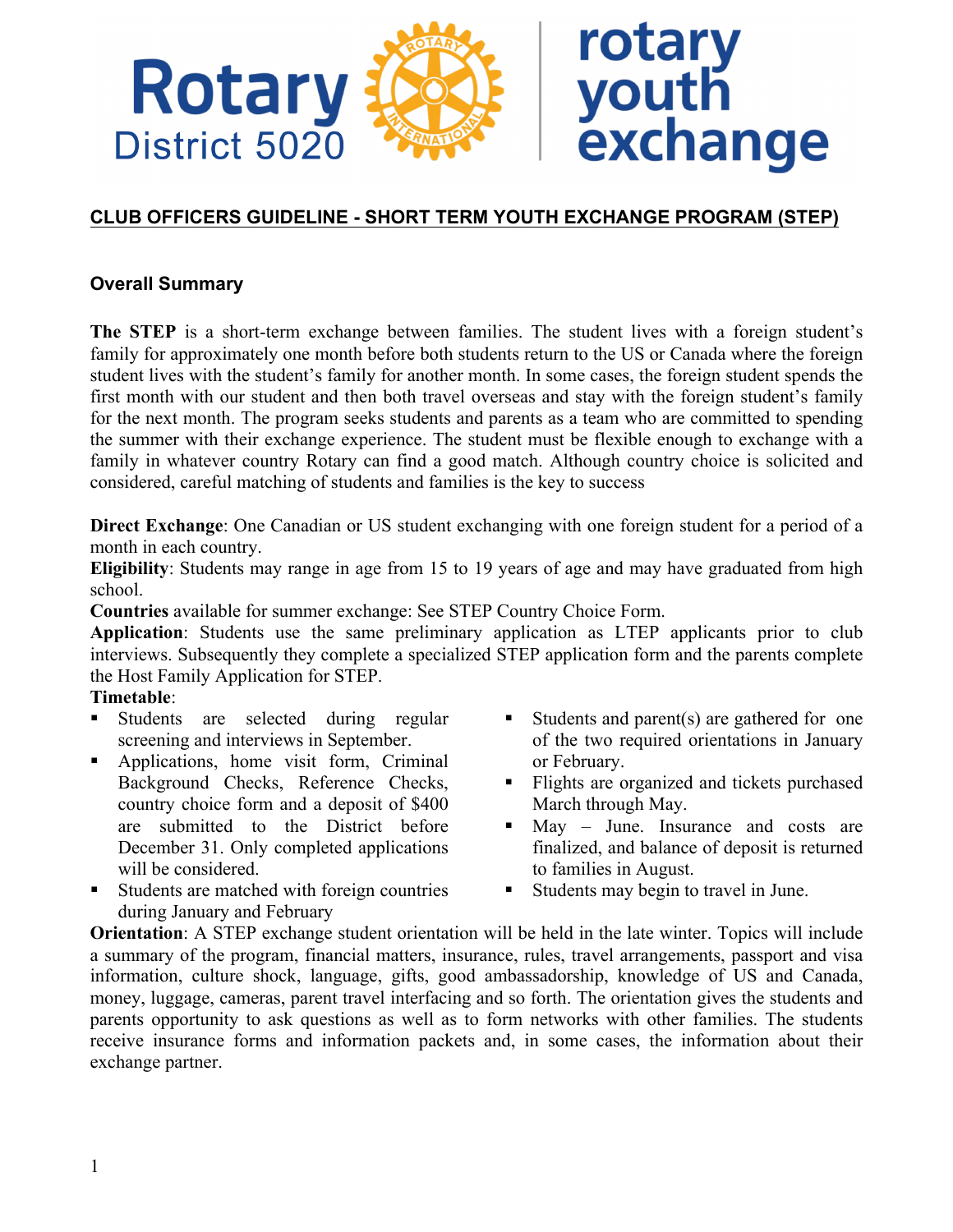

**Insurance**: Students will utilize the same insurance company as the year long students as arranged through the District Insurance contact. They will be covered for every day they are overseas. It is the student's responsibility to apply for the insurance but payment will come from the deposit.

**Fees**: A \$50 administration fee will be deducted from the deposit.

**Travel**: the family, through a travel agency selected by the family, makes all Travel arrangements. The travel agent works directly with the families.

**Rules**: The STEP exchange students sign the same Rules form that has been adapted to fit the LTEP. It is important that they adhere to these rules on both ends of the exchange. One exception is driving. Our driving students are allowed to drive their exchange partners in our countries if they are licensed to do so, but are not allowed to drive overseas. Their foreign partners are not allowed to drive a vehicle in our countries.

**Finances**: The student should have an adequate amount of money for the exchange. There will be no stipend from the host club. It may be advisable to obtain a credit card for the student. Air fares range in price depending on the destination and the number of students traveling together.

**Special requests, food allergies**: The district will attempt to place students with special requests and needs. Sometimes it is not possible and the district will try to caution those students initially that an exchange may not be possible.

# **Family/Student Responsibilities**

- § Complete application forms and pass an interview at club level.
- § Submit District application along with a \$400.00 deposit through the YEO to the District STEP Coordinator. All applications must be typed. Applications should be completed from the www.rye5020.org. Make sure you use the STEP application form. Submit to the YEO three (3) original signed sets of the form, including pictures of the applicant, one home inspection form and one country selection form.
- § Understand and sign District Rules for STEP and submit to YEO with the application materials.
- Student and a least one parent must attend Orientation in April..
- Provide funds, in cash or by credit card, for purchase of airline tickets immediately when requested. Provide spending money for Outbound student.
- Make certain that your outgoing student has appropriate clothing. The student should have at least one nice outfit for dress-up occasions: skirt or dress slacks for girls, slacks and shirt and tie for boys. Some countries are much more formal than ours. Blazers are not required, but work well if student has one. Trading pins and business cards are not provided for STEP participants.
- Obtain Passport and VISA (if necessary) for student to country selected.
- As soon as you learn the identity of the incoming participant, communicate with the student and family. This will be helpful for both students and both families to prepare for the exchange and to establish rapport. . E-mail and faxes work great.
- § It is your responsibility as host family to meet the Inbound exchange student on arrival. If possible, it is useful for the YEO to meet the Inbound student.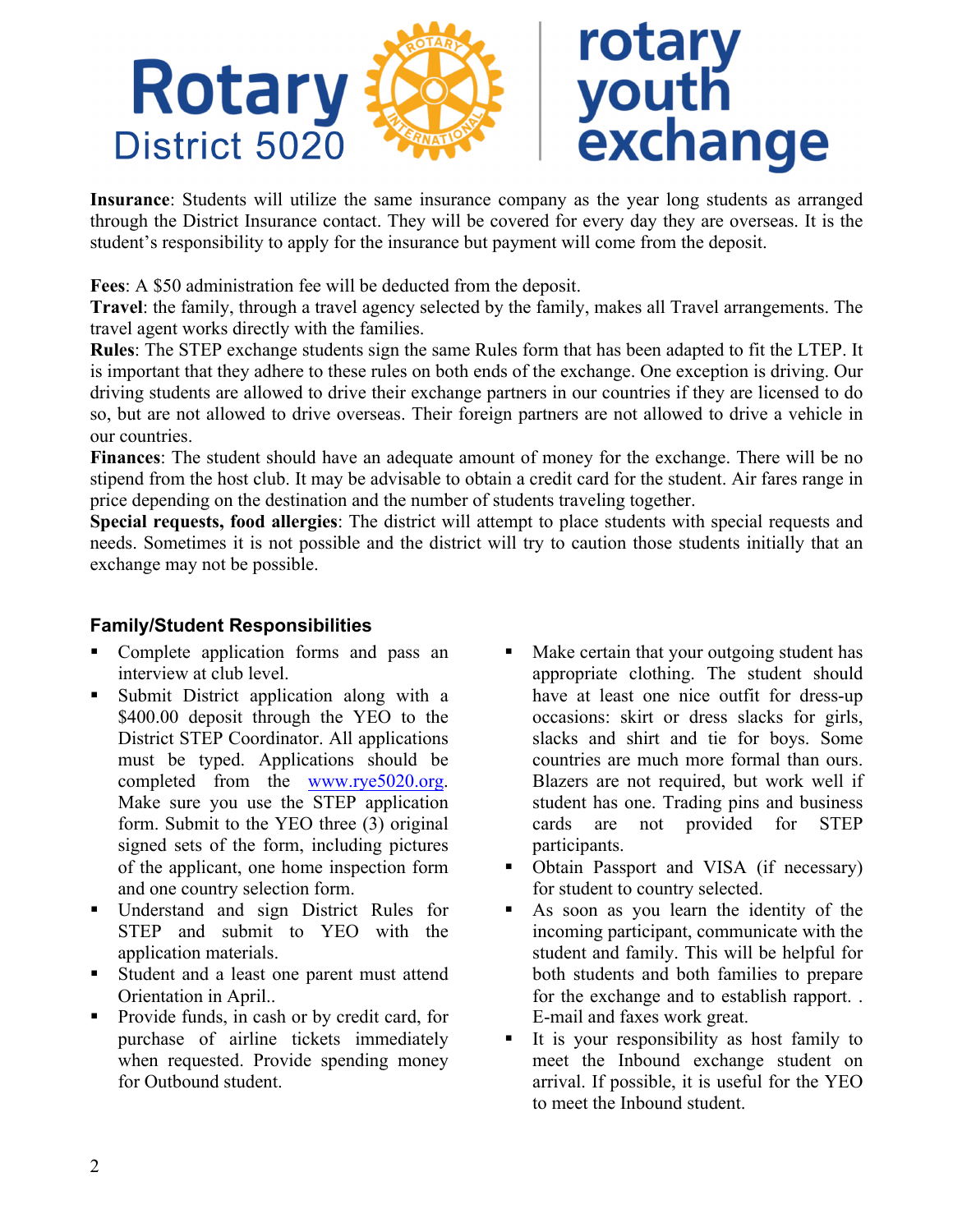

- As host, make the foreign counterpart feel at home and a member of your family. Afford the student all the same privileges and responsibilities as your own children
- Take time out from your other responsibilities to make certain that the



guest student is busy and happy. Your own child should not work fulltime, nor be preoccupied with other activities during the period of the exchange period.

# **SHORT TERM EXCHANGE PROGRAM - STEP**

# **Budget for Short Term Exchange Program**

#### **Typical Minimum Family Budget (In Us Dollars)**

| *Orientation                                    | \$50        |
|-------------------------------------------------|-------------|
| Camera – cost vary with individual requirements | \$150-300   |
| Airplane ticket - varies with destination       | \$1,500     |
| Monthly allowance                               | \$200       |
| Miscellaneous costs                             | \$100       |
| * Health Insurance                              | \$60-120    |
| Passport                                        | \$100       |
| Gifts                                           | \$100       |
|                                                 |             |
| Total                                           | \$2260-2470 |

\*These fees come from your deposit due by Dec. 31. This does not include costs associated with hosting your exchange partner.

# **Typical Club Budget (In Us Dollars**)

As this program is considered a Family-to-Family Exchange clubs generally have little or no expense. We encourage clubs to try and invite all students involved in this program to one Rotary meeting.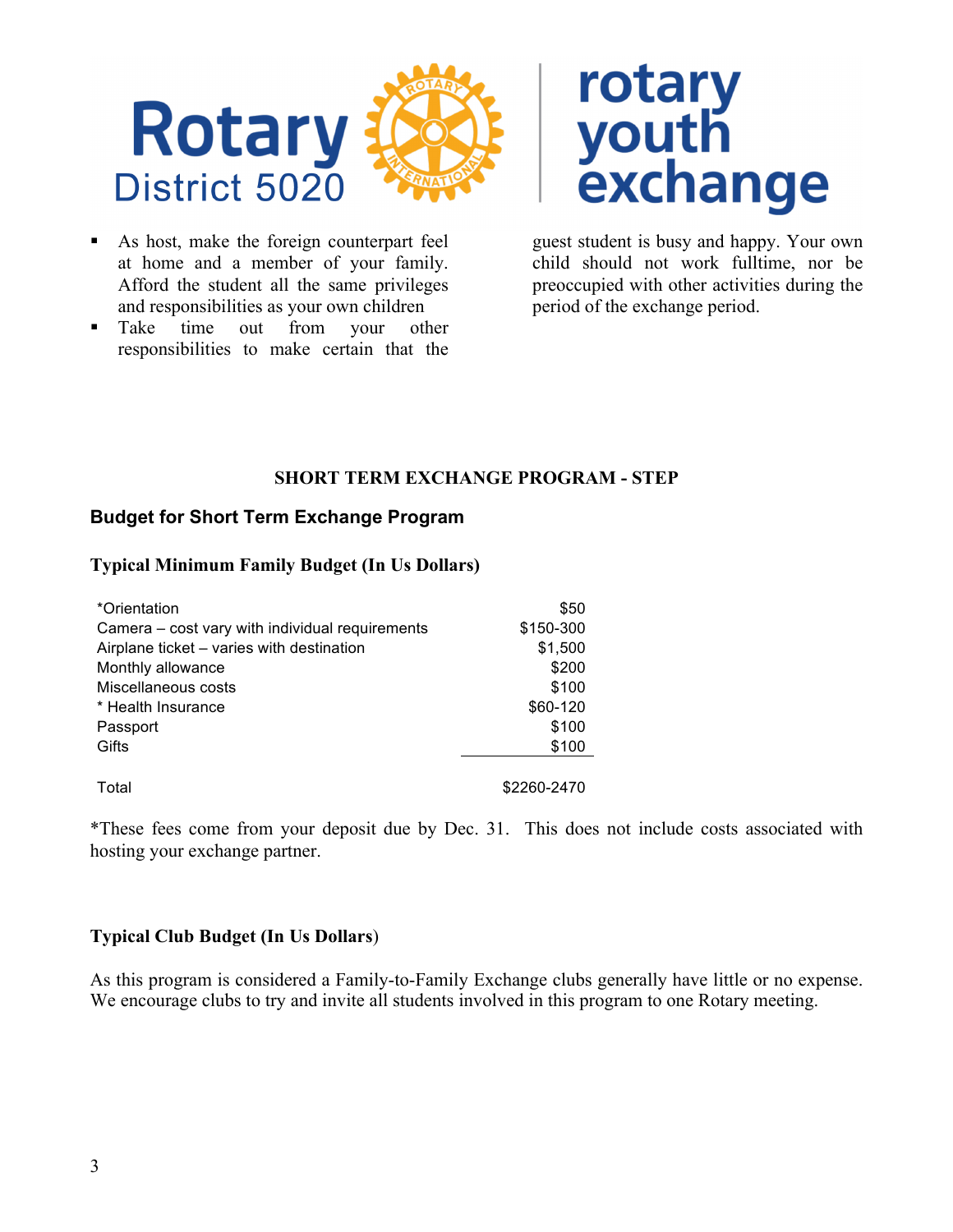

#### **SHORT TERM EXCHANGE PROGRAM - STEP**

### **CLUB YOUTH EXCHANGE OFFICER RESPONSIBILITIES**

The club YEO is responsible for publicizing the program, recruiting, interviewing and evaluating applicants. We expect the YEO or designee to visit the student's home during the application process and to complete a home inspection form (available on the www.rye5020.org website). The club officer works with the applicants throughout the Short Term application process, then submit the complete file to the STEP committee. The STEP committee will process the application; deal directly with the family and forward successful applications to the District STEP Coordinator with little or no further communication with the YEO. If interested, the club YEO may remain active in the application process and query the District. In some cases, the club officer may be requested to step back into the process if problems arise. Your club has no financial responsibilities for the STEP student but may volunteer assistance at its discretion. Prior to the inbound student's arrival the club must arrange for an Host Family Orientation to be conducted by a vetted Rotarian. The club must also appoint a student counselor for both the inbound and the outbound student. Shortly after the inbound student arrives the counselor must meet the student in person and let them know they are available to assist if anything arises they would require help with. The inbound student must be provided with contact phone numbers for members of the Club YE Committee. The club may wish to invite both the Inbound and Outbound students to a meeting to be introduced, and possibly to make presentations.

# **Typical Calendar For Step**

September: YEO makes publicity presentations to schools and students and directs student to website www.rye5020.org forms or distributes Local Application Form. Typically LTEP and STEP presentations are made at the same time.

September – early October: Conduct local interviews of STEP applicants right along with year-longs. STEP may be an alternative for applicants not chosen for yearlong exchanges.

In selecting the candidates for the exchange, your club is also selecting the host families for the Inbound STEP students. Use the same guidelines as for yearlong host parents. Also consider the flexibility of the families, their willingness to make the month a special time and their ability to work with Rotary as the application exchange matching process progresses.

October – November: Direct successful applicants to www.rye5020.org forms for STEP application. Remind them of the \$400 deposit requirement.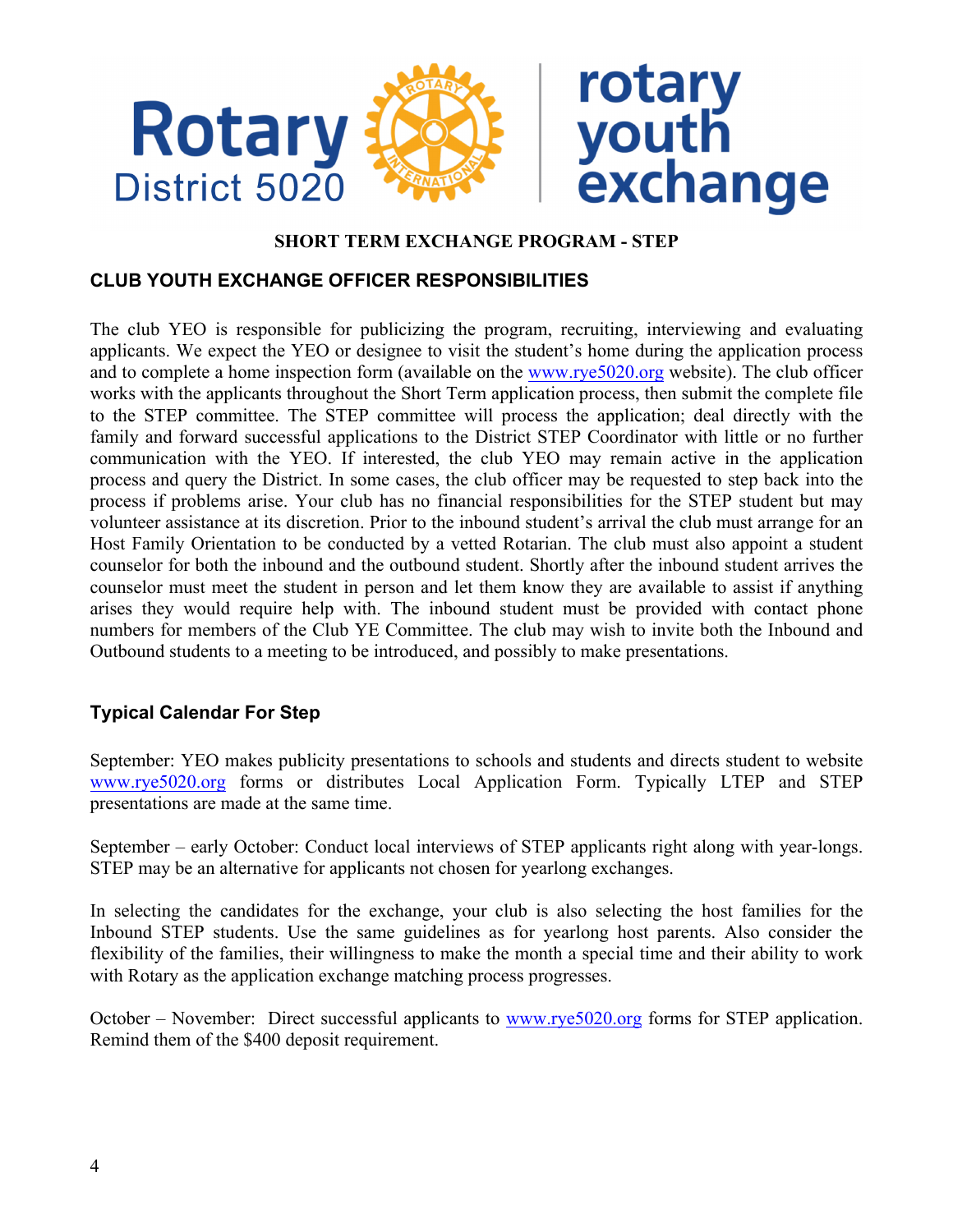

Collect the completed Student and the Host Family Application (three Original Student applications and one host family application), checks them for completeness including signed Rules and deposit. Complete home visit/interview report, reference checks and background/criminal records checks.

December: Forwards completed student applications, home visit/interview report form, country choice form, and copies of the HF Application, background checks, references, and deposits to the District STEP Coordinator.

December 31: Deadline for Application packet to STEP Coordinator

Incomplete applications received after this date will be returned.

January – May: YEO may monitor progress of outgoing student's family in preparation for exchange (previous page) and assist if necessary. Note that STEP Orientation is usually between January and March.

District STEP Chairman begins to take on primary communication with students. Matches are beginning to be worked on during this time. Remind students/families to be patient. Many part of the world do not respond until April.

Students travel with family to Tacoma or Parksville for daylong orientation, covering material similar to Year Long Orientation. In some cases the District will provide a specialized orientation for students with travel difficulties.

June: YEO may wish to make sure that all arrangements for exchange are complete. Invite outgoing student to a club meeting.

July – August: YEO and STEP committee monitor progress and success of exchange and invite outgoing and incoming students to Club meeting and possibly to make presentations. Resolve problems as they arise.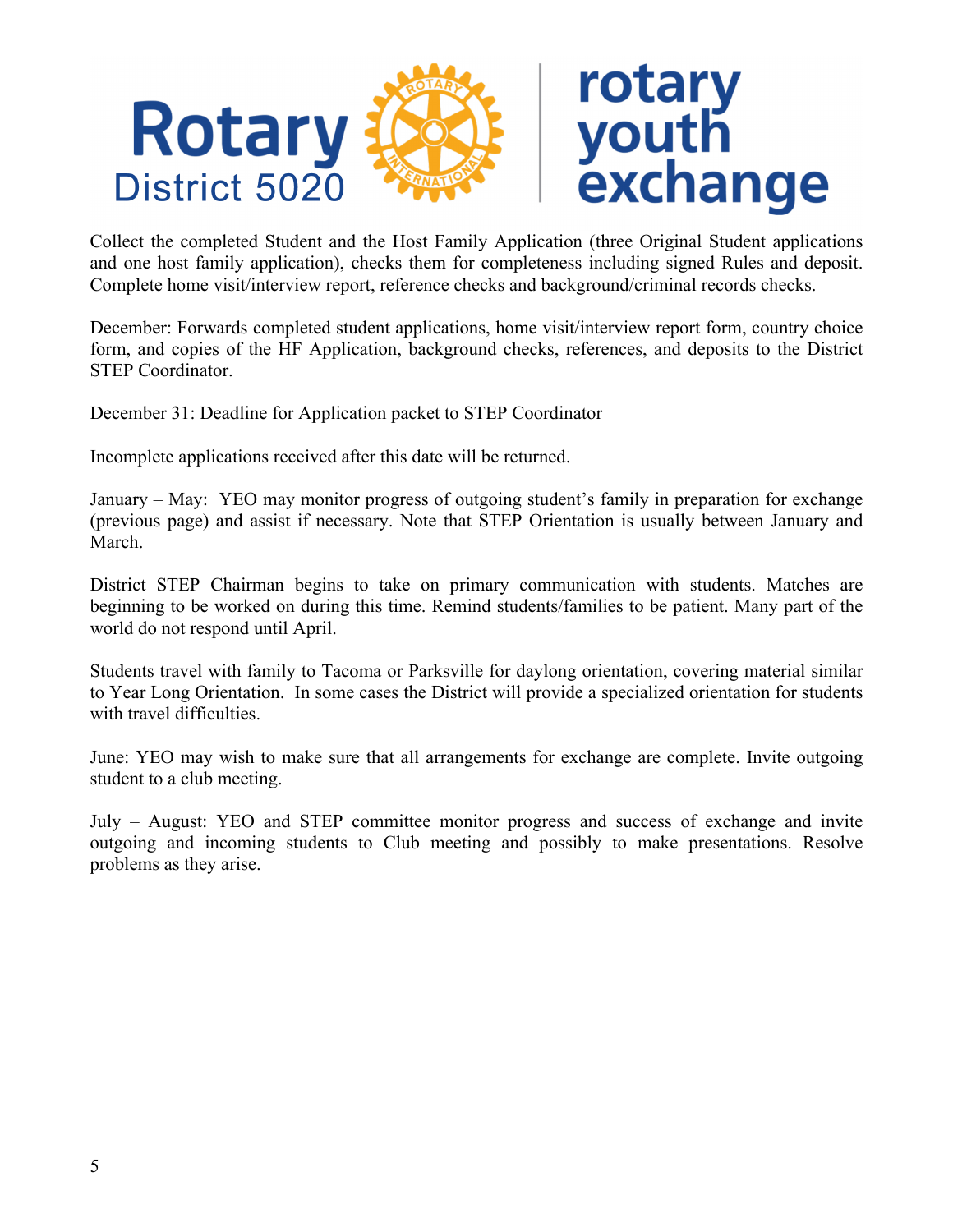

#### **SHORT TERM EXCHANGE PROGRAM - STEP**

#### **Outbound and Inbound Students General Information and Rules**

#### **NOTE**

All students selected to participate in the Youth Exchange Program must at all times remember that they are ambassadors of their generation and country and must therefore conduct themselves with intelligence, common sense and dignity, consistent with the privilege of being a Rotary International Youth Exchange Student.

#### **Students Must Agree To The Following**:

- 1. To become familiar with and understand clearly the aims and objects of Rotary International, its organization, structure, purpose, ideals and service record.
- 2. Travel directly to their destination in the host country without breaking the journey en route and, whenever possible, to travel with other students with destinations in the same host country.
- 3. Inbound Student travel will be at the consent of the host family and/or family of origin.
- 4. The family bears the primary responsibility for the student. In case of difficulties, consult with the club's Youth Exchange Officer, District STEP Chairperson, or the District's Country Contact).
- 5. Students will not receive financial support from the host clubs and must bring sufficient spending money to last during the one month exchange period..
- 6. Students are expected to become integral members of their host families, assuming duties and responsibilities normal for a person of their age.
- 7. Students should choose friends wisely. There will be many social opportunities, so students must not feel that they have to accept every invitation. Students should trust the host family to aid in choosing appropriate friends.
- 8. Host families are responsible for students socially, spiritually and physically. Students should respect their wishes and requests. Each society has its own customs and ways of doing things. Student must be flexible and adaptable. Some guidance and restrictions are to be expected and advisable.
- 9. Smoking is discouraged. You are expected to abide by host home rules and local laws that may not allow smoking.
- 10. Piercing and tattooing are forbidden except with a written formal authorization from the natural parents describing the nature and placement of such body adornment. Such a practice is not without sanitary dangers (AIDs/Hepatitis).
- 11. A student should know the essentials of the language of the host country upon arrival in the host country;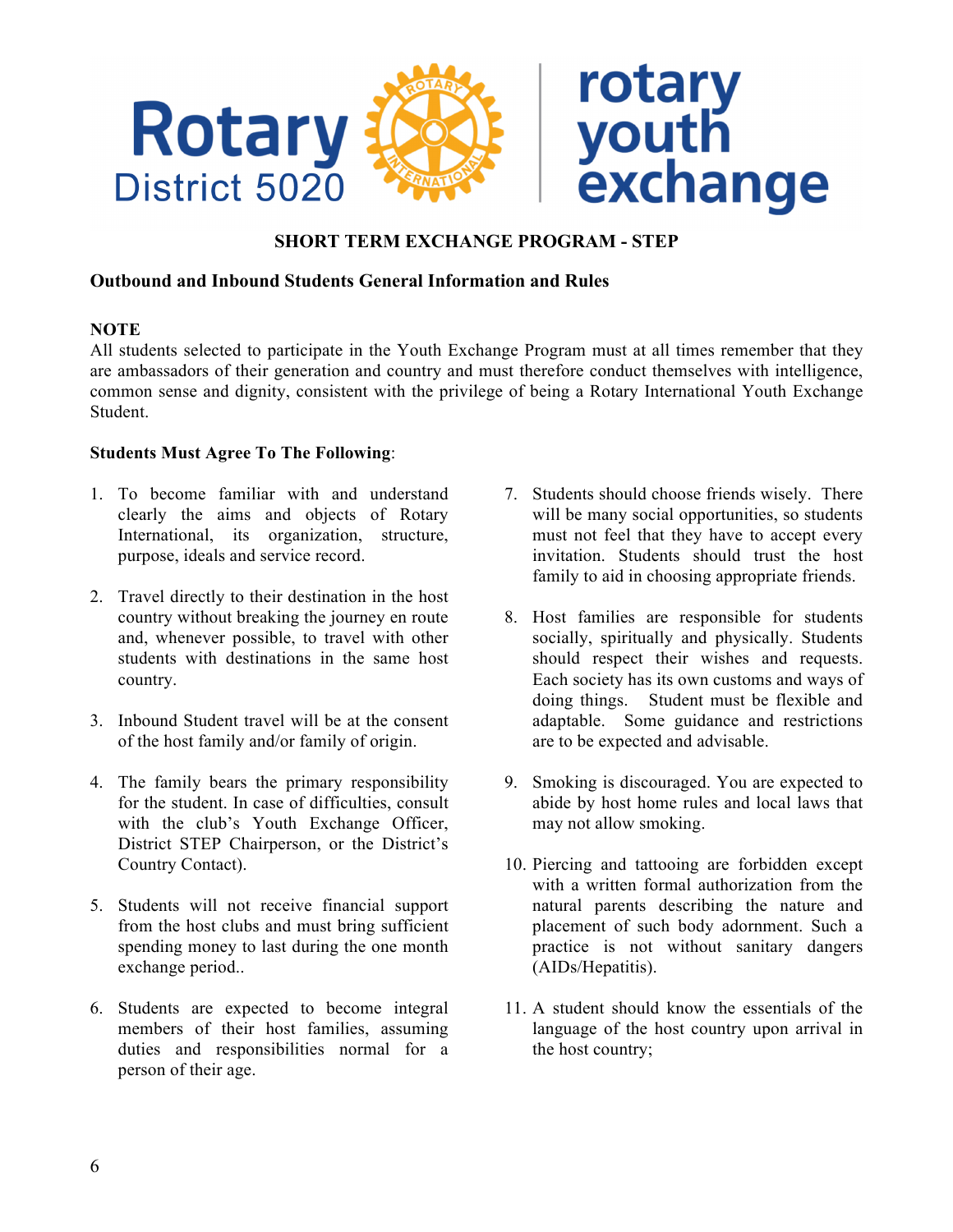

- 12. Student must obey the laws of each country that they are in. They can expect no assistance from their own government if laws are violated.
- 13. During the month abroad, the student may be invited to Rotary and Youth Exchange functions and should make every effort to accept. Students may also be asked to make a brief presentation to a host club meeting, and to the sponsoring club on return home.
- 14. Students are "ambassadors" for their home country and must, at all times, behave in a manner that will reflect credit upon themselves, family and country.
- 15. Students are to refrain from any anti-social activity or sub-standard behavior that will reflect adversely on themselves or on Rotary. A pervasive negative attitude will not be tolerated.
- 16. Students must at all times abide by the four "**D**" rules, namely:
	- § Absolutely no **d**rugs will be used except as prescribed by a physician for valid medical reasons.
	- The student must not drive/operate any motorized vehicle of any kind (Land, water or air).
	- § Serious **d**ating will not be permitted. Dating in a casual way, preferably with a group, is quite acceptable. But if the club counselor or host parents feel that the student is becoming "romantically involved," students will be told to discontinue the relationship. Sexual involvement will not be tolerated.

# rotary<br>youth<br>exchange

Students violating this policy will be sent home.

- § There is to be absolutely no **d**rinking.
- 17. Students are to refrain from seeking or obtaining employment while under the program.
- 18. The student will return home upon the completion of the stay in the host country. In no circumstances will they remain beyond the period authorized by the program nor beyond the period for which they have been admitted to the country.
- 19. Active participation with the student's host family and community will help to make the exchange a success. Frequent and prolong personal use of the internet, including email, will interfere with this and is therefore strongly discouraged. Students will abide by the expectations and rules of the host parents and Rotary with regard to internet use.
- 20. Students are to obey all the rules and respect all the guidelines in keeping with the spirit of the program.
- 21. Under the auspices of the District Governor, the District Youth Exchange Chair of the host district is the final authority on any matter pertaining to the Youth Exchange Program. Most matters, though, will be handled at the local Rotary Club level.
- 22. It should be emphasized that this District Youth Exchange Committee will have absolutely no hesitation to remove students from the program and sending them home at their own expense if they do not adhere to the general intent and conditions of the program.